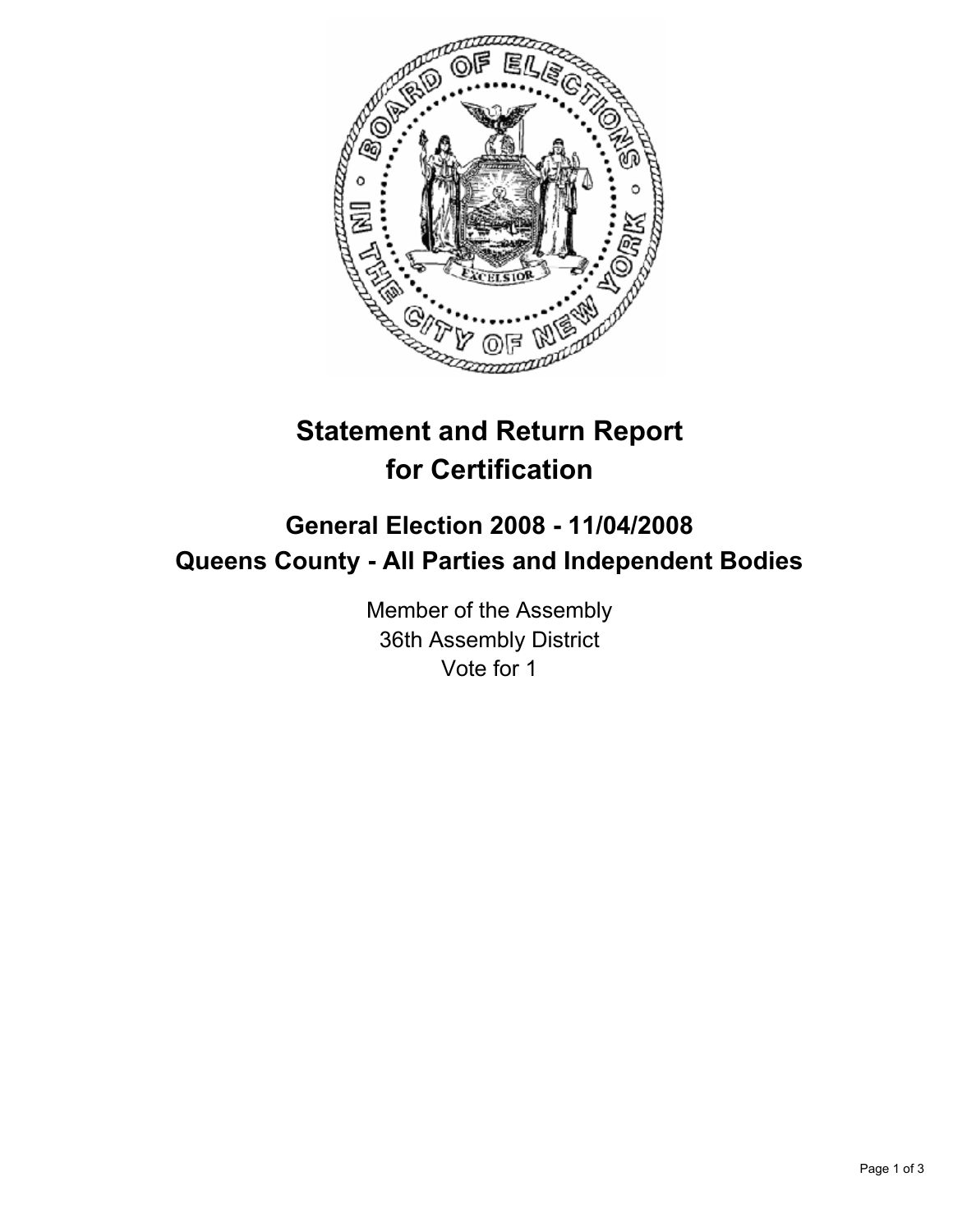

### **Assembly District 36**

| <b>PUBLIC COUNTER</b>                 | 33,667 |
|---------------------------------------|--------|
| <b>EMERGENCY</b>                      | 12     |
| ABSENTEE/MILITARY                     | 754    |
| AFFIDAVIT                             | 1,416  |
| <b>Total Ballots</b>                  | 36,271 |
| MICHAEL N GIANARIS (DEMOCRATIC)       | 22,886 |
| MICHAEL N GIANARIS (WORKING FAMILIES) | 1,318  |
| ELIOT SPITZER (WRITE-IN)              |        |
| <b>JOSEPH BERNATE (WRITE-IN)</b>      |        |
| <b>Total Votes</b>                    | 24,206 |
| Unrecorded                            | 12,065 |